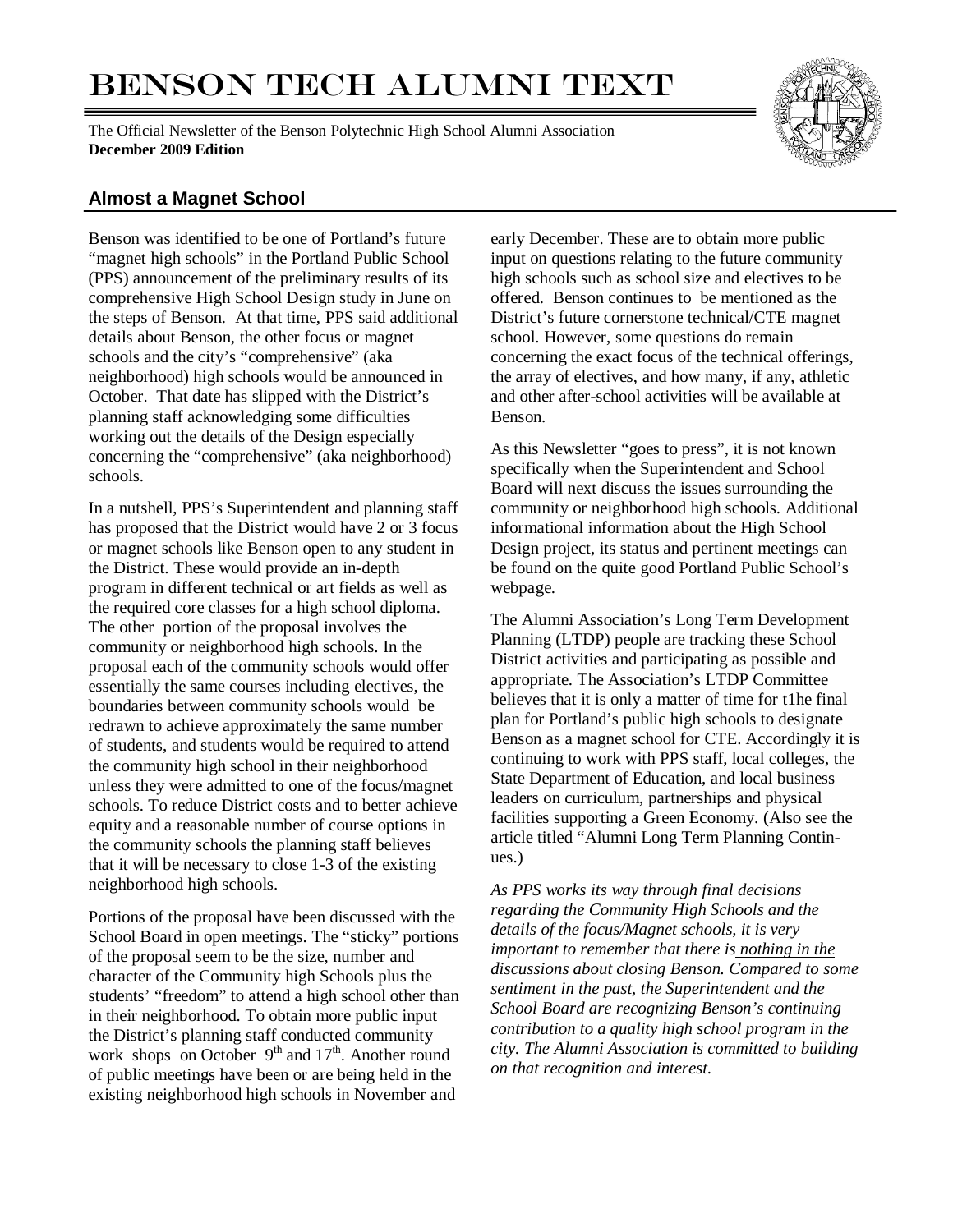# **Alumni's Long Term Planning Continues**

Even though the School District has not formally declared Benson to be the Portland's magnet CTE high school for sustainability/environmental studies/ green economy technology, the Alumni Association's Long Term Development Planning (LTDP) effort has not slowed down.

There is clear evidence that the Association had a positive influence in having Benson identified as a magnet school. The Association is now working on multiple fronts in coordination with District personnel to shape the school's future curriculum, program offerings, physical facilities, and technical partnerships. The Association's planning staff is involved in many study groups and in discussions with civic officials, business leaders, and representatives of various local colleges and schools.

Alumni with an interest in this endeavor and/or have contacts with potential industrial and scholastic partners are urged to join in this planning effort by contacting Dick Spies via the Association email address.

# **Helping Benson Now**

The Alumni Association is exploring a new effort to support Benson current students and staff. The staff has identified a preliminary set of needed things and assistance that alumni might offer to the school. These range from calculators, Spanish books, and shop equipment to occasional in-classroom (shop) assistance, guest speakers, mentoring and arranging field trips to observe real life industrial and health care activities.

The Association believes that there may be some exciting and rewarding opportunities for Benson's alumni to give back to the school in terms of time and resources. A list of specific material needs will be published on the Benson Tech Alumni web page in the coming months. In addition, means will be examined for linking the school' need for speakers, mentors, and a "speakers' bureau". As they say, "Stay tuned in".



#### **Membership Renewal Time**

For the Benson Alumni Association to continue to impact School District's decisions about Benson's future, to support the school's current staff and students, and to offer an annual picnic and other social events, the Association needs your membership.

This past year membership dues (plus the work of many volunteers) provided quarterly newsletters, an Alumni/All-class Picnic, an Alumni room at Tech Show, several open alumni meetings at the school, participation in numerous public meetings as well as discussions with School District staff that led to a preliminary designation of Benson as being a continuing magnet school in the District's new plan for the city's public schools, etc. Your annual dues of \$12 has gone a long ways.

The next membership year begins in January 2010. Dues are still \$12. Dues can now be securely paid via the Association's webpage, or if you prefer by check and regular mail to BPHSAA, Benson High School, 546 NE  $12^{th}$  Ave., Portland, OR 97232.

If you are not a member of the Benson's Alumni Association, you are invited to join. Membership is open to anyone whom ever attended Benson, current or former teachers, and anyone wishing to support Benson High School.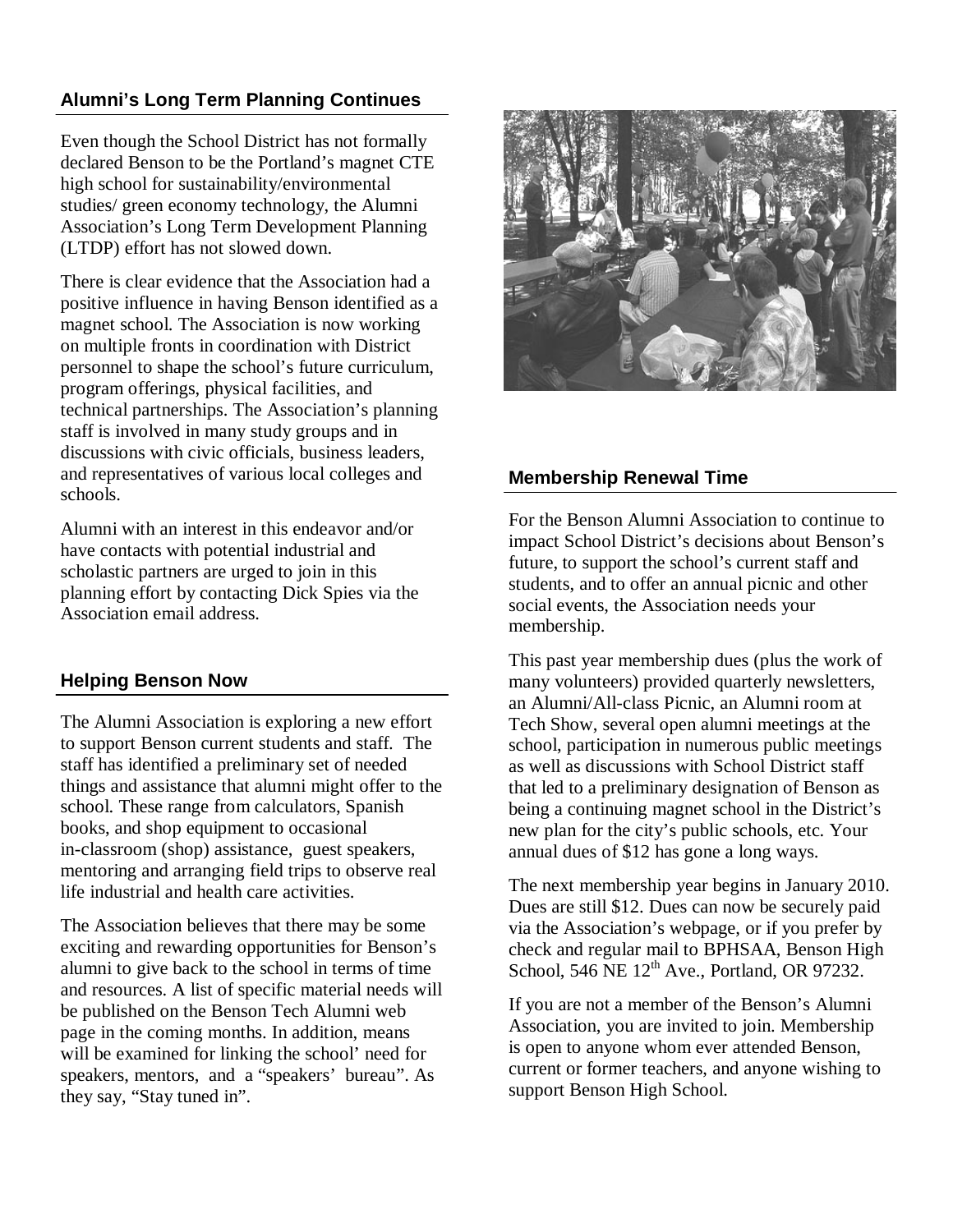In August, during the annual Alumni/All Class Picnic, the Benson Polytechnic High School Alumni Association (BPHSAA) elected 6 members to fill vacant seats on its Board of Directors. Newly elected were Don LaBarre, Joanne Stainbrook, Maj Britt Baker, Bruce Miller, Andrew Scorgie, and Shannon Scorgie. Don and Joanne were re-elected after finishing their first one-year terms on the Board.

The newly elected will join Kyle Anderson, Dale Bajema (Chairperson), Ken Bakke (Treasurer), Neal Galash, Chuck Heil, Tammy Hite (Secretary), Josh Piper (Vice Chairperson), and Dick Spies.

Paul Benninghoff and Bob Hyland officially completed their one-year terms on the Board in August. The Board was well served by their involvement and support during the Association's critical first year. Bob is continuing to serve on several of the Association's committees.

# **Campaign for Scholarship Funds**

The annual campaign is underway to add money to the Benson Reunion Scholarship Fund. This fund started in 1991 has awarded over the years 45 scholarships to Benson's graduates. This past June three scholarships totaling \$4216 were awarded from interest earned on the previous invested funds. Each year the new donations are transferred to The Oregon Community Fund that manages the Alumni's Scholarship Fund.

Your tax-exempt contribution of any amount can help in this continuing worthwhile support of Benson and its students. If you have not received at email or letter about the campaign, you can still donate on line with a credit card through a secure link on the Alumni's webpage. Or, if you prefer, by check and regular mail to:

Benson Scholarship Fund, Benson High School 546 NE 12<sup>th</sup> Ave., Portland, OR 97232.

#### **New Board Members Elected Committee Chairs Named Committee Chairs Named**

Most of the Association's work is led and conducted through its committees, their chairpersons and members. The following chairpersons and committee members were identified during the September and October Board of Directors meetings (that incidentally occur on the second Wednesday of each month):

- Long Term Development Planning: Dick Spies (chair), Kyle Anderson, Tammy Hite, Joanne Stainbrook, Chuck Heil, Dale Bajema, and Ron Curry
- Events: Tammy Hite (chair), Neal Galash and Andrew Scorgie
- Membership: Shannon Scorgie (chair), Ken Bakke and Bob Hyland
- Finance: Ken Bakke (chair) and Joanne Stainbrook
- Communications: Josh Piper (chair), Majbritt Baker and Dale Bajema
- Scholarship: Don LeBarre (chair) and Bob Hyland, Dale Bajema and others
- Executive Committee: Bajema, Piper, Hite, and Bakke

As always, additional members are needed on all of the committees to further advance the Association's activities and support for Benson High School. A description of the Committees and their purpose was included in the August 2009 (Picnic Reunion) edition of the Association's Newsletter. To volunteer please email your interest to info@bensontechalumni.org.

#### **Calendar of Events**

| Thru End of Feb.  | <b>Benson Basketball</b> |
|-------------------|--------------------------|
| Sat. 04/24        | Campus Clean-Up          |
| $04/29$ & $04/30$ | <b>Tech Show</b>         |
| 08/28 & 08/29     | Class of 1960 Reunion    |
| August 2010       | Class of 2000 Reunion    |

For the latest information about upcoming events, visit our website.